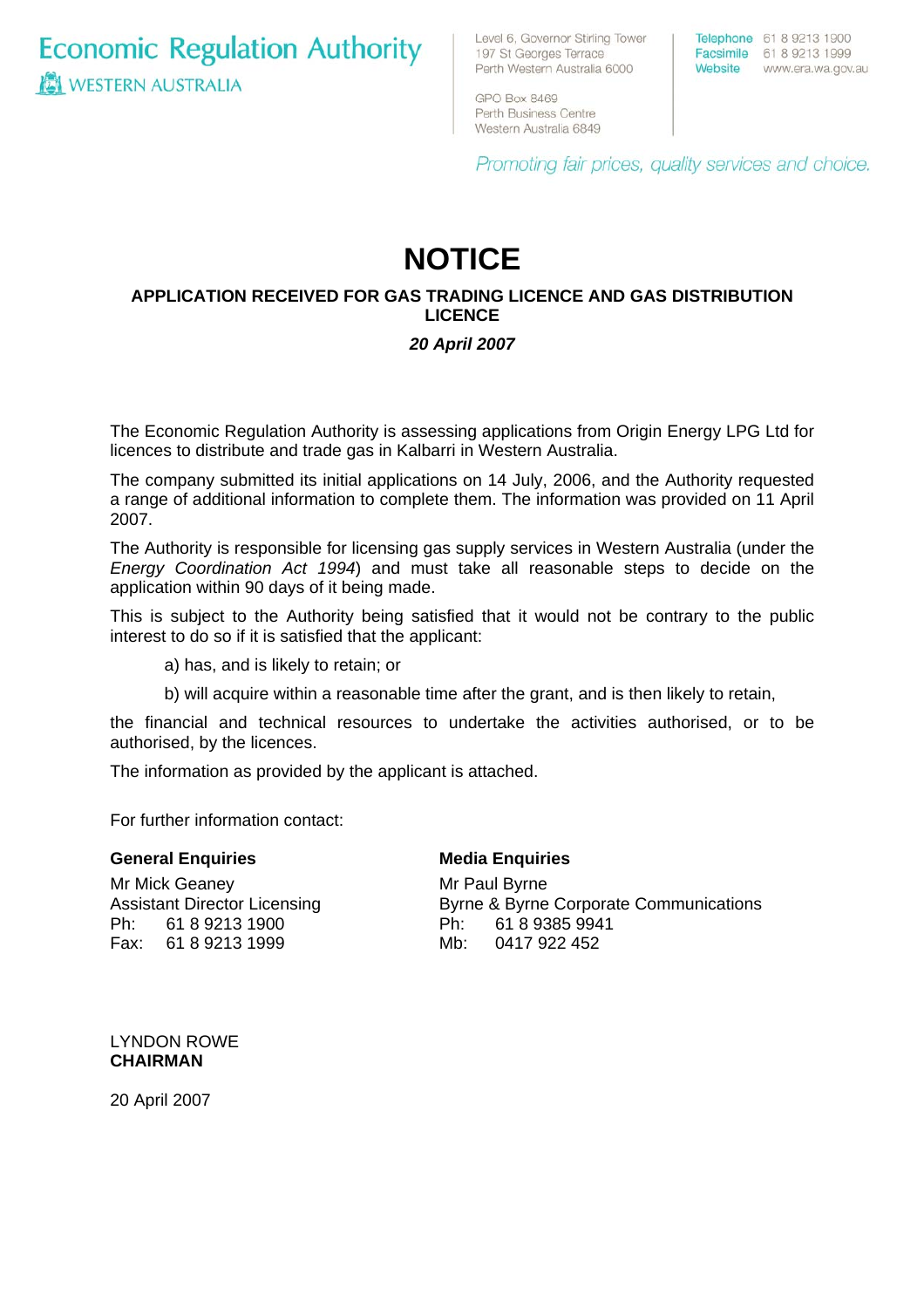| Applicant's<br><b>Details</b> | Name                                                                           | Origin Energy LPG Ltd ACN 000 508 369                                              |
|-------------------------------|--------------------------------------------------------------------------------|------------------------------------------------------------------------------------|
|                               | Registered Office<br>(if a Corporation)                                        | Level 45, Australia Square, 264-278 George<br>Street, SYDNEY, NSW, AUSTRALIA, 2000 |
|                               | <b>Principal Place of Business</b><br>(if different from Registered<br>Office) | Level 45, Australia Square, 264-278 George<br>Street, SYDNEY, NSW, AUSTRALIA, 2000 |

| <b>Contact Details</b> | Contact Name | Warren Applegate                     |
|------------------------|--------------|--------------------------------------|
|                        | Mail Address | GPO Box 484 Brisbane 4001            |
|                        | Email        | warren.applegate@originenergy.com.au |
|                        | Telephone    | (07) 3867 0395, Mobile 0408 066 290  |
|                        | Fax          | $(07)$ 3867 0278                     |

| Company<br>Structure | ABN or ACN                | 77 000 508 369                                                                                                                                                            |
|----------------------|---------------------------|---------------------------------------------------------------------------------------------------------------------------------------------------------------------------|
|                      | Legal Nature of Applicant | Origin Energy LPG Ltd is a wholly<br>owned subsidiary of Origin Energy<br>Limited (ABN 30 000 051 696), a<br>publicly listed company on the<br>Australian Stock Exchange. |
|                      | Place of Incorporation    | <b>New South Wales</b>                                                                                                                                                    |

| Classification of<br>the Licence<br>Application | Type of Licence Applications | Distribution                    |
|-------------------------------------------------|------------------------------|---------------------------------|
| For Trading<br>licences only                    | Number of Customers          | 265 residential & 12 commercial |

| Designated area of<br>the Licence<br>Application | Specific Area and/or Address to<br>be covered by this licence.                                                      | Super Lot 1 Special Site George Grey Dr.<br>Kalbarri WA 6536                         |
|--------------------------------------------------|---------------------------------------------------------------------------------------------------------------------|--------------------------------------------------------------------------------------|
|                                                  | If the area covered by this<br>licence is restricted to less<br>than 4 Local Government Areas<br>(LGAs) please list | Licence covers $>$ 3 LGAs<br>Else specific LGAs covered<br>1. Northhampton<br>2<br>3 |
|                                                  | Region(s) to be covered by this<br>licence                                                                          | Mid-West                                                                             |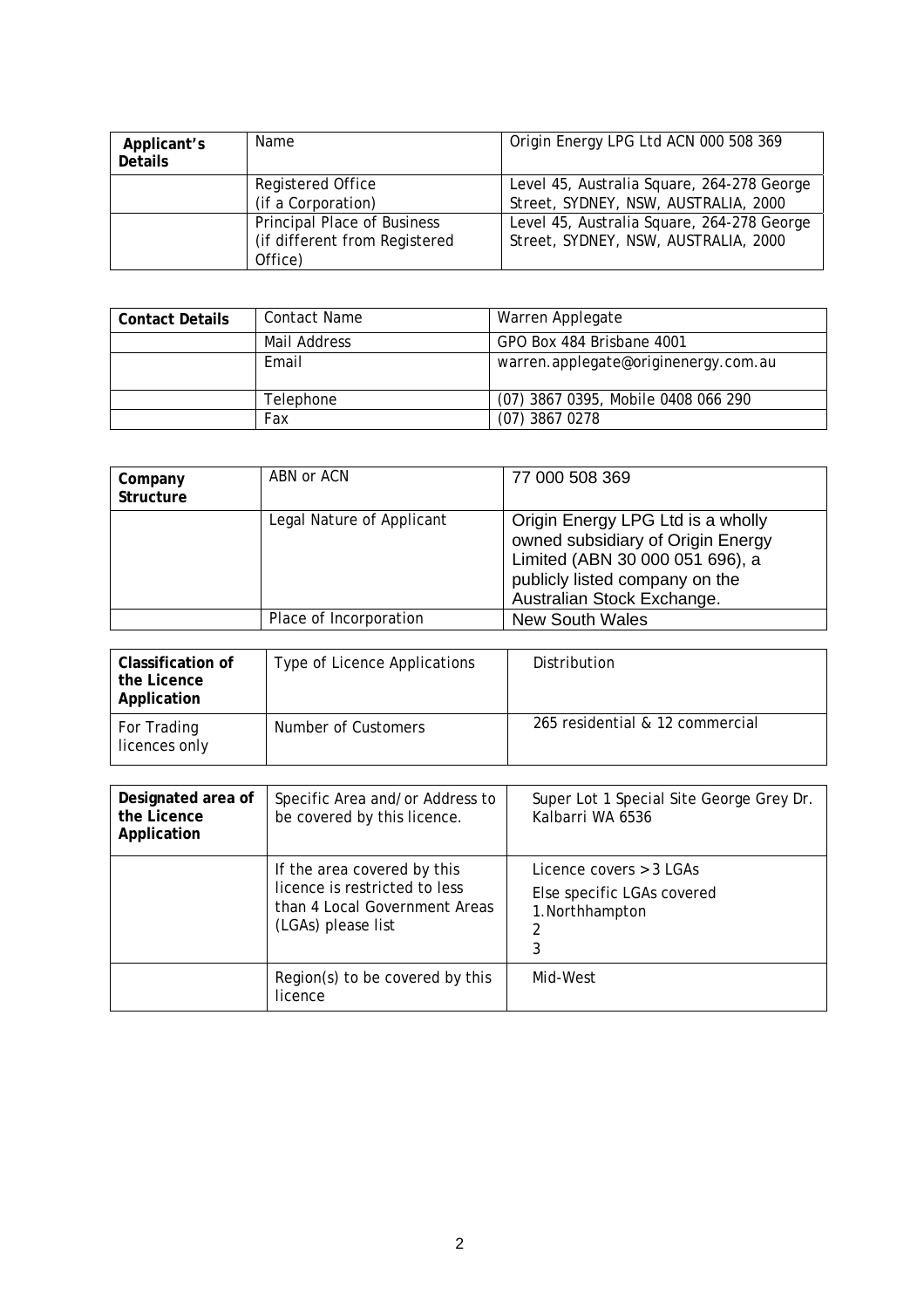**Certification** *– Acknowledgement of Commitment* 

I declare that the information provided in this application is correct to the best of my knowledge and I am aware of the requirements under the Act for the licence being applied for and that I have the authority to make this application on behalf of the above entity. Signed by or on behalf of the applicant<sup>[1](#page-2-0)</sup>. Name: Peter Israel Position: General Manager, LPG Signed: Date: 14 July 2006

<span id="page-2-0"></span> $1$  If signed on behalf of the applicant please attach the relevant authority to bind the applicant.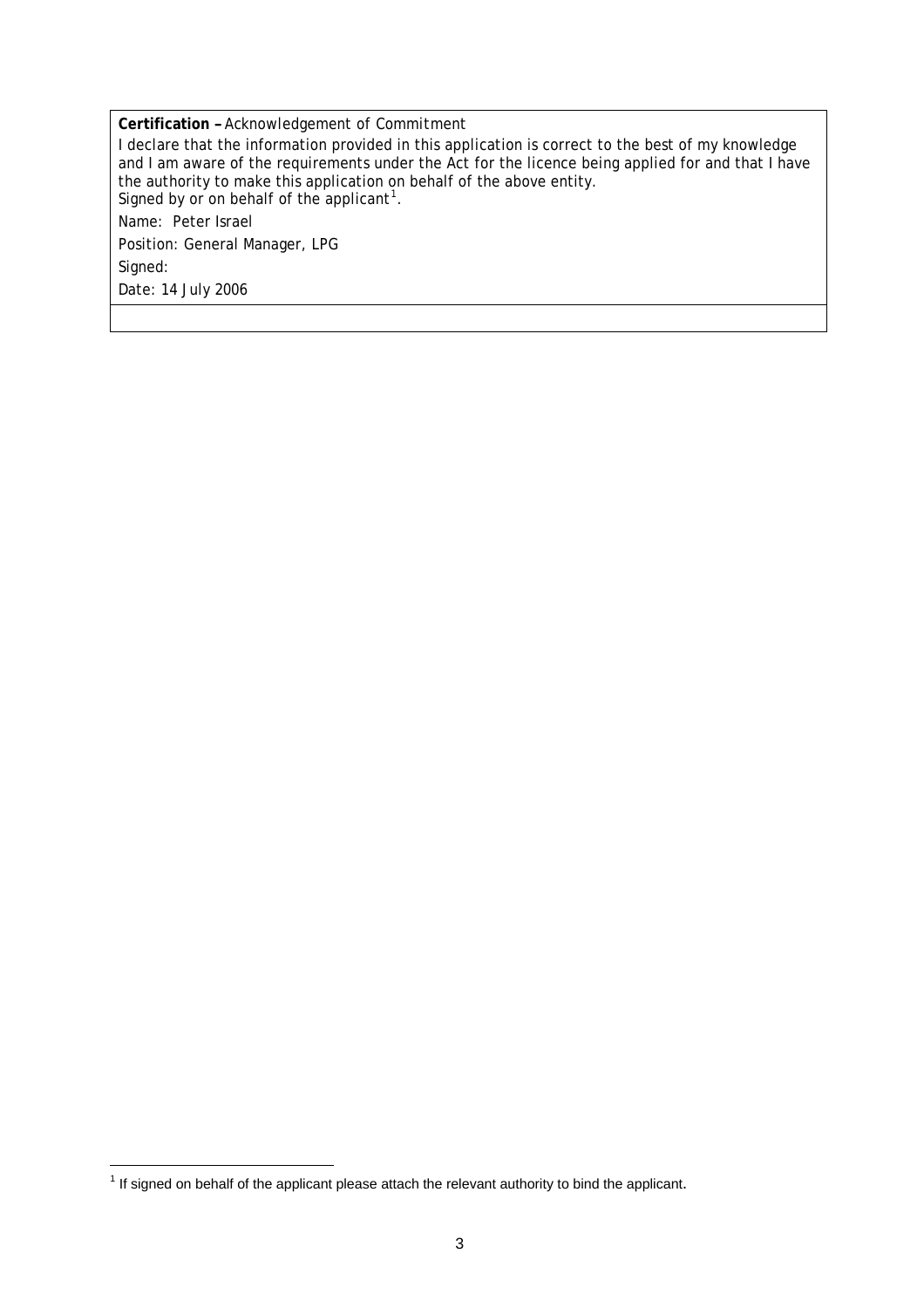| Applicant's<br><b>Details</b> | Name                                                                           | Origin Energy LPG Ltd ACN 000 508 369                                              |
|-------------------------------|--------------------------------------------------------------------------------|------------------------------------------------------------------------------------|
|                               | Registered Office<br>(if a Corporation)                                        | Level 45, Australia Square, 264-278 George<br>Street, SYDNEY, NSW, AUSTRALIA, 2000 |
|                               | <b>Principal Place of Business</b><br>(if different from Registered<br>Office) | Level 45, Australia Square, 264-278 George<br>Street, SYDNEY, NSW, AUSTRALIA, 2000 |

| <b>Contact Details</b> | Contact Name | Warren Applegate                     |
|------------------------|--------------|--------------------------------------|
|                        | Mail Address | GPO Box 484 Brisbane 4001            |
|                        | Email        | warren.applegate@originenergy.com.au |
|                        | Telephone    | (07) 3867 0395, Mobile 0408 066 290  |
|                        | Fax          | $(07)$ 3867 0278                     |

| Company<br>Structure | ABN or ACN                | 77 000 508 369                                                                                                                                                            |
|----------------------|---------------------------|---------------------------------------------------------------------------------------------------------------------------------------------------------------------------|
|                      | Legal Nature of Applicant | Origin Energy LPG Ltd is a wholly<br>owned subsidiary of Origin Energy<br>Limited (ABN 30 000 051 696), a<br>publicly listed company on the<br>Australian Stock Exchange. |
|                      | Place of Incorporation    | <b>New South Wales</b>                                                                                                                                                    |

| Classification of<br>the Licence<br>Application | Type of Licence Applications | Trading                         |
|-------------------------------------------------|------------------------------|---------------------------------|
| For Trading<br>licences only                    | Number of Customers          | 265 residential & 12 commercial |

| Designated area of<br>the Licence<br>Application | Specific Area and/or Address to<br>be covered by this licence.                                                      | Super Lot 1 Special Site George Grey Dr.<br>Kalbarri WA 6536                         |
|--------------------------------------------------|---------------------------------------------------------------------------------------------------------------------|--------------------------------------------------------------------------------------|
|                                                  | If the area covered by this<br>licence is restricted to less<br>than 4 Local Government Areas<br>(LGAs) please list | Licence covers $>$ 3 LGAs<br>Else specific LGAs covered<br>1. Northhampton<br>2<br>3 |
|                                                  | Region(s) to be covered by this<br>licence                                                                          | Mid-West                                                                             |